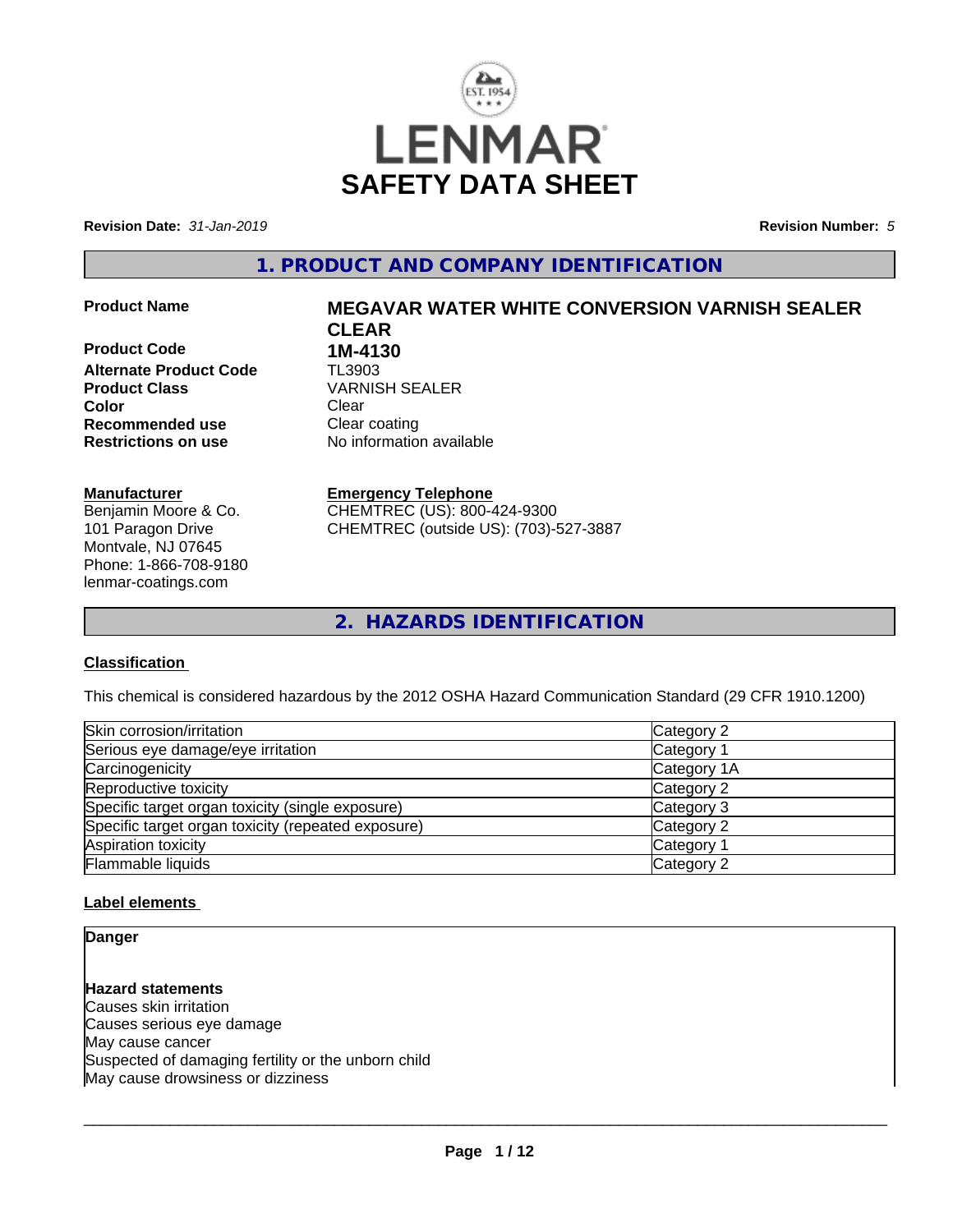**Precautionary Statements - Prevention** Obtain special instructions before use Do not handle until all safety precautions have been read and understood Use personal protective equipment as required Wash face, hands and any exposed skin thoroughly after handling Do not breathe dust/fume/gas/mist/vapors/spray Use only outdoors or in a well-ventilated area Keep away from heat, hot surfaces, sparks, open flames and other ignition sources. No smoking Keep container tightly closed Ground/bond container and receiving equipment May cause damage to organs through prolonged or repeated exposure May be fatal if swallowed and enters airways Highly flammable liquid and vapor **Appearance** liquid **Odor** solvent

Use explosion-proof electrical/ventilating/lighting/equipment Use only non-sparking tools Take precautionary measures against static discharge Keep cool

#### **Precautionary Statements - Response**

IF exposed or concerned: Get medical advice/attention

#### **Eyes**

IF IN EYES: Rinse cautiously with water for several minutes. Remove contact lenses, if present and easy to do. Continue rinsing

Immediately call a POISON CENTER or doctor/physician

**Skin**

If skin irritation occurs: Get medical advice/attention

IF ON SKIN (or hair): Remove/Take off immediately all contaminated clothing. Rinse skin with water/shower Wash contaminated clothing before reuse

#### **Inhalation**

IF INHALED: Remove victim to fresh air and keep at rest in a position comfortable for breathing **Ingestion**

IF SWALLOWED: Immediately call a POISON CENTER or doctor/physician

Do NOT induce vomiting

#### **Fire**

In case of fire: Use CO2, dry chemical, or foam for extinction

## **Precautionary Statements - Storage**

Store locked up Store in a well-ventilated place. Keep container tightly closed

## **Precautionary Statements - Disposal**

Dispose of contents/container to an approved waste disposal plant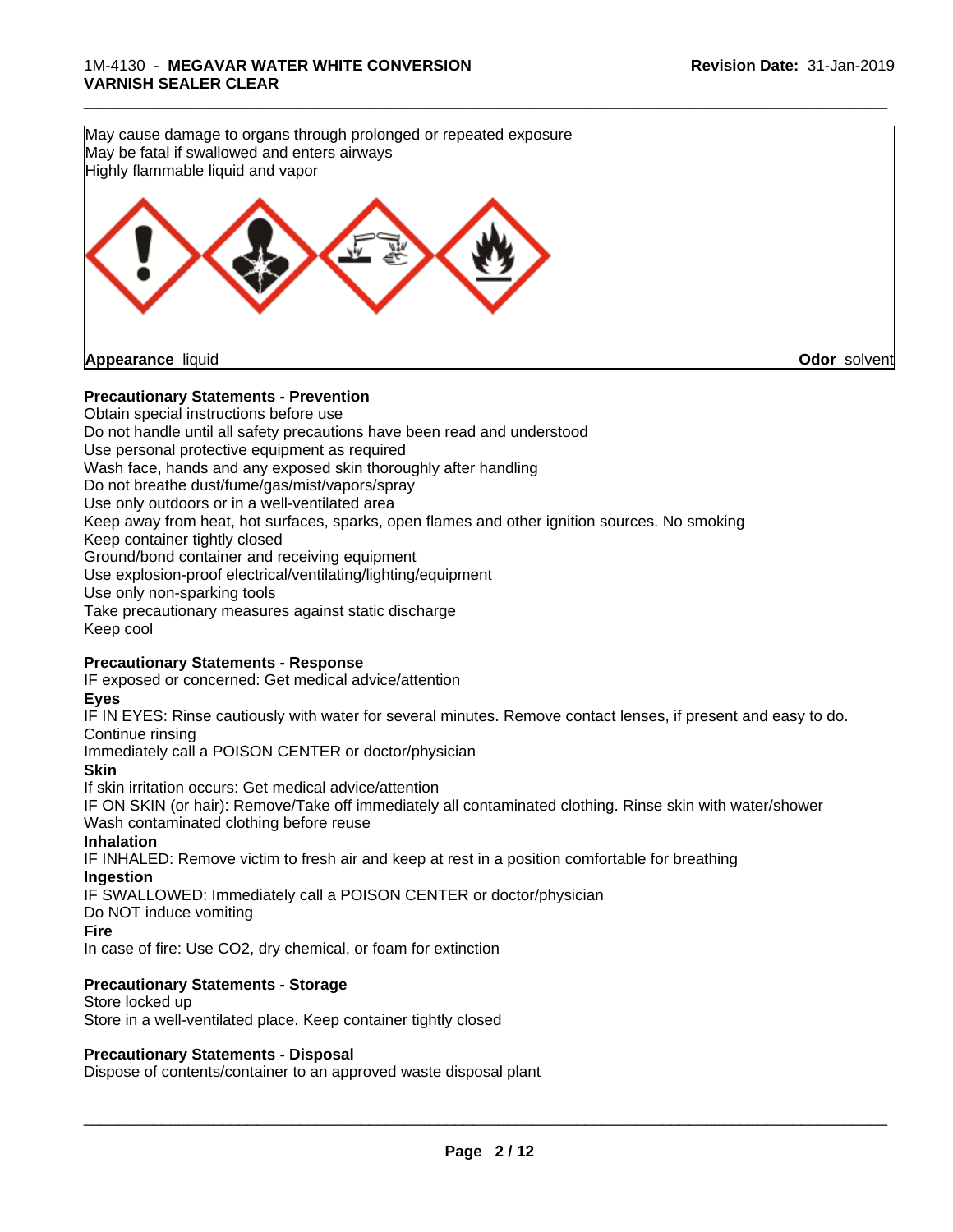#### **Hazards not otherwise classified (HNOC)**

Not applicable

#### **Other information**

No information available

## **Other hazards**

 **IMPORTANT:** Designed to be mixed with other components. Mixture will have hazards of all components. Before opening packages, read all warning labels. Follow all precautions.

\_\_\_\_\_\_\_\_\_\_\_\_\_\_\_\_\_\_\_\_\_\_\_\_\_\_\_\_\_\_\_\_\_\_\_\_\_\_\_\_\_\_\_\_\_\_\_\_\_\_\_\_\_\_\_\_\_\_\_\_\_\_\_\_\_\_\_\_\_\_\_\_\_\_\_\_\_\_\_\_\_\_\_\_\_\_\_\_\_\_\_\_\_

# **3. COMPOSITION INFORMATION ON COMPONENTS**

| <b>Chemical name</b> | CAS No.        | Weight-%    |
|----------------------|----------------|-------------|
| n-Butyl acetate      | 123-86-4       | $15 - 20$   |
| Ethanol              | 64-17-5        | $10 - 15$   |
| VM&P naphtha         | 64742-89-8     | $5 - 10$    |
| Acetone              | 67-64-1        | $5 - 10$    |
| Isobutyl alcohol     | 78-83-1        | 1 - 5       |
| Isopropyl alcohol    | 67-63-0        | l - 5       |
| Toluene              | 108-88-3       | - 5         |
| cellulose, nitrate   | 9004-70-0      | $1 - 5$     |
| Octane               | 111-65-9       | $0.1 - 0.5$ |
| Heptane              | 142-82-5       | $0.1 - 0.5$ |
| Ethyl benzene        | $100 - 41 - 4$ | $0.1 - 0.5$ |

# **4. FIRST AID MEASURES**

#### **Description of first aid measures**

| <b>General Advice</b>                            | If symptoms persist, call a physician. Show this safety data sheet to the doctor in<br>attendance.                                                                                            |
|--------------------------------------------------|-----------------------------------------------------------------------------------------------------------------------------------------------------------------------------------------------|
| <b>Eye Contact</b>                               | Immediate medical attention is required. Immediately flush with plenty of water.<br>After initial flushing, remove any contact lenses and continue flushing for at least<br>15 minutes.       |
| <b>Skin Contact</b>                              | Wash off immediately with soap and plenty of water removing all contaminated<br>clothes and shoes. If skin irritation persists, call a physician.                                             |
| <b>Inhalation</b>                                | Move to fresh air. If symptoms persist, call a physician.<br>If not breathing, give artificial respiration. Call a physician immediately.                                                     |
| Ingestion                                        | Clean mouth with water and afterwards drink plenty of water. Do not induce<br>vomiting without medical advice. Never give anything by mouth to an unconscious<br>person. Consult a physician. |
| <b>Protection Of First-Aiders</b>                | Use personal protective equipment.                                                                                                                                                            |
| <b>Most Important</b><br><b>Symptoms/Effects</b> | No information available.                                                                                                                                                                     |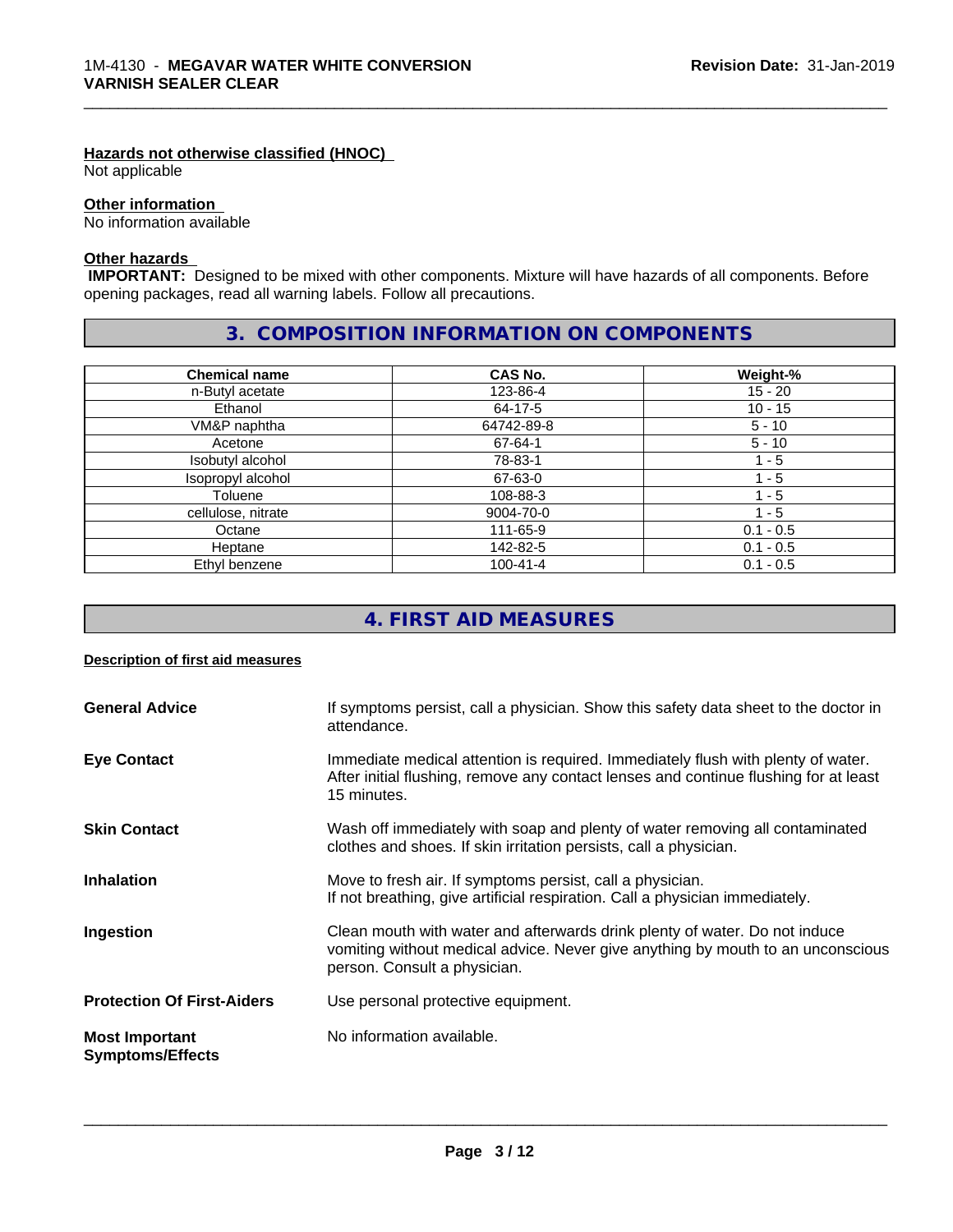#### 1M-4130 - **MEGAVAR WATER WHITE CONVERSION VARNISH SEALER CLEAR**

|                                          | <b>Notes To Physician</b>                                     | Treat symptomatically. |                                                                                                                                                                                                                                                                                                |                                                                                                                                                        |  |
|------------------------------------------|---------------------------------------------------------------|------------------------|------------------------------------------------------------------------------------------------------------------------------------------------------------------------------------------------------------------------------------------------------------------------------------------------|--------------------------------------------------------------------------------------------------------------------------------------------------------|--|
|                                          |                                                               |                        | 5. FIRE-FIGHTING MEASURES                                                                                                                                                                                                                                                                      |                                                                                                                                                        |  |
|                                          | <b>Flammable Properties</b>                                   |                        |                                                                                                                                                                                                                                                                                                | Vapors may travel considerable distance to a source of<br>ignition and flash back. Vapors may cause flash fire.                                        |  |
|                                          | <b>Suitable Extinguishing Media</b>                           |                        | surrounding environment.                                                                                                                                                                                                                                                                       | Foam, dry powder or water. Use extinguishing measures<br>that are appropriate to local circumstances and the                                           |  |
| <b>Firefighters</b>                      | <b>Protective Equipment And Precautions For</b>               |                        | and full protective gear.                                                                                                                                                                                                                                                                      | As in any fire, wear self-contained breathing apparatus<br>pressure-demand, MSHA/NIOSH (approved or equivalent)                                        |  |
|                                          | <b>Hazardous combustion products</b>                          |                        |                                                                                                                                                                                                                                                                                                | Burning may result in carbon dioxide, carbon monoxide<br>and other combustion products of varying composition<br>which may be toxic and/or irritating. |  |
|                                          | <b>Specific Hazards Arising From The Chemical</b>             |                        | Flammable. Flash back possible over considerable<br>distance. Keep product and empty container away from<br>heat and sources of ignition. Closed containers may<br>rupture if exposed to fire or extreme heat. Thermal<br>decomposition can lead to release of irritating gases and<br>vapors. |                                                                                                                                                        |  |
|                                          | <b>Sensitivity To Mechanical Impact</b>                       |                        | No.                                                                                                                                                                                                                                                                                            |                                                                                                                                                        |  |
|                                          | <b>Sensitivity To Static Discharge</b>                        |                        | Yes                                                                                                                                                                                                                                                                                            |                                                                                                                                                        |  |
| <b>Flash Point Data</b><br><b>Method</b> | Flash Point (°F)<br>Flash Point (°C)                          |                        | 35.0<br>1.7<br><b>PMCC</b>                                                                                                                                                                                                                                                                     |                                                                                                                                                        |  |
|                                          | <b>Flammability Limits In Air</b>                             |                        |                                                                                                                                                                                                                                                                                                |                                                                                                                                                        |  |
|                                          | Lower flammability limit:<br><b>Upper flammability limit:</b> |                        | Not available<br>Not available                                                                                                                                                                                                                                                                 |                                                                                                                                                        |  |
| <b>NFPA</b>                              | Health: 2                                                     | Flammability: 3        | Instability: 0                                                                                                                                                                                                                                                                                 | <b>Special: Not Applicable</b>                                                                                                                         |  |
| <b>NFPA Legend</b><br>0 - Not Hazardous  |                                                               |                        |                                                                                                                                                                                                                                                                                                |                                                                                                                                                        |  |

\_\_\_\_\_\_\_\_\_\_\_\_\_\_\_\_\_\_\_\_\_\_\_\_\_\_\_\_\_\_\_\_\_\_\_\_\_\_\_\_\_\_\_\_\_\_\_\_\_\_\_\_\_\_\_\_\_\_\_\_\_\_\_\_\_\_\_\_\_\_\_\_\_\_\_\_\_\_\_\_\_\_\_\_\_\_\_\_\_\_\_\_\_

- 1 Slightly
- 2 Moderate
- 3 High
- 4 Severe

*The ratings assigned are only suggested ratings, the contractor/employer has ultimate responsibilities for NFPA ratings where this system is used.*

*Additional information regarding the NFPA rating system is available from the National Fire Protection Agency (NFPA) at www.nfpa.org.*

# **6. ACCIDENTAL RELEASE MEASURES**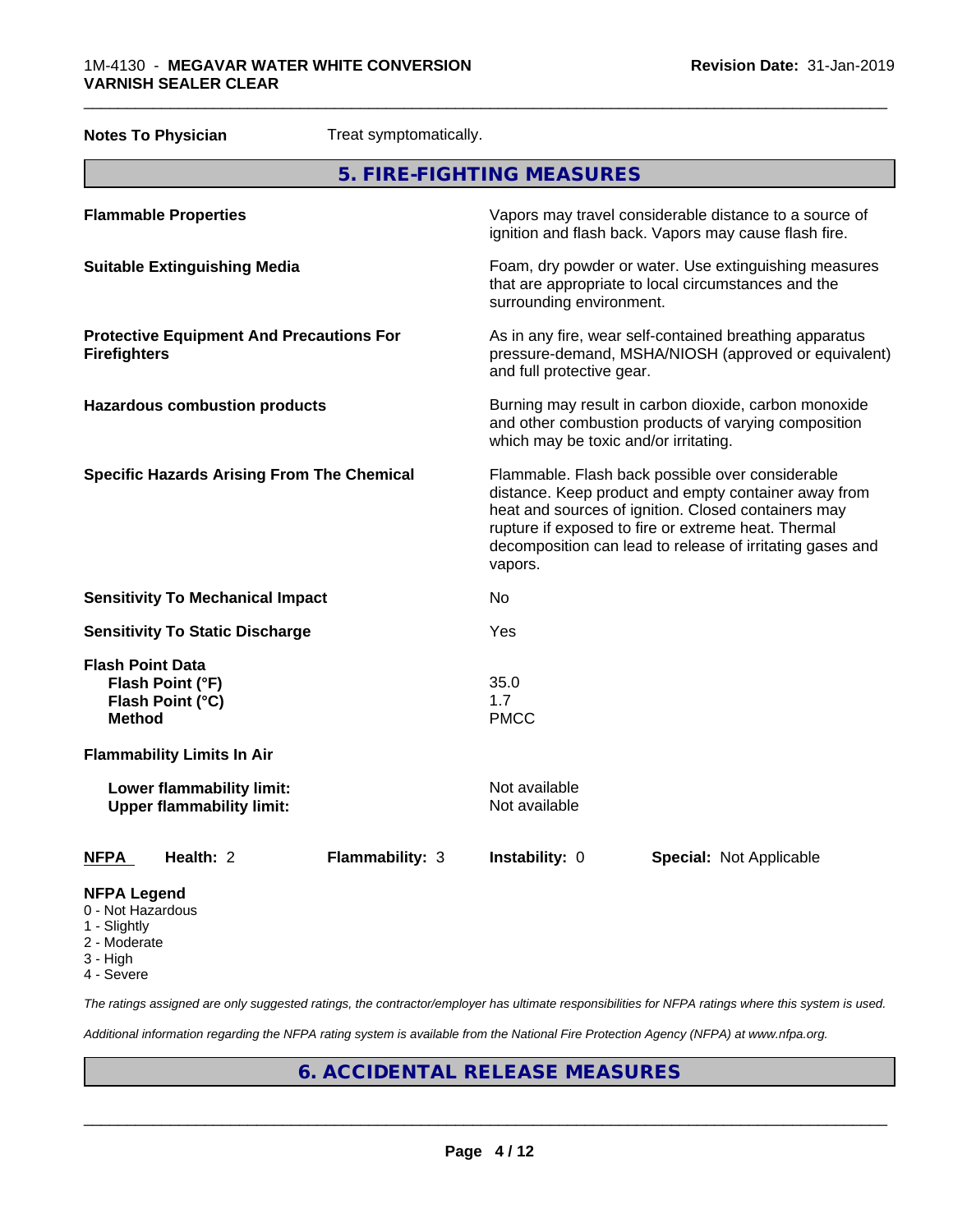| <b>Personal Precautions</b>      | Remove all sources of ignition. Take precautions to prevent flashback. Ground<br>and bond all containers and handling equipment. Take precautionary measures<br>against static discharges. Ensure adequate ventilation. Avoid contact with skin,<br>eyes and clothing. Use personal protective equipment.                                                                                                                                                                                                                                                                                                                                                                                 |
|----------------------------------|-------------------------------------------------------------------------------------------------------------------------------------------------------------------------------------------------------------------------------------------------------------------------------------------------------------------------------------------------------------------------------------------------------------------------------------------------------------------------------------------------------------------------------------------------------------------------------------------------------------------------------------------------------------------------------------------|
| <b>Other Information</b>         | Prevent further leakage or spillage if safe to do so. Do not allow material to<br>contaminate ground water system. Prevent product from entering drains. Do not<br>flush into surface water or sanitary sewer system. Local authorities should be<br>advised if significant spillages cannot be contained.                                                                                                                                                                                                                                                                                                                                                                                |
| <b>Environmental precautions</b> | See Section 12 for additional Ecological Information.                                                                                                                                                                                                                                                                                                                                                                                                                                                                                                                                                                                                                                     |
| <b>Methods for Cleaning Up</b>   | Dam up. Soak up with inert absorbent material. Use a non-sparking or explosion<br>proof means to transfer material to a sealed, appropriate container for disposal.<br>Clean contaminated surface thoroughly.                                                                                                                                                                                                                                                                                                                                                                                                                                                                             |
|                                  | 7. HANDLING AND STORAGE                                                                                                                                                                                                                                                                                                                                                                                                                                                                                                                                                                                                                                                                   |
| Handling                         | Avoid contact with skin, eyes and clothing. Wear personal protective equipment.<br>Do not breathe vapors or spray mist. Use only in ventilated areas. Prevent vapor<br>build-up by providing adequate ventilation during and after use.<br>Take precautionary measures against static discharges. To avoid ignition of<br>vapors by static electricity discharge, all metal parts of the equipment must be<br>grounded. Keep away from heat, sparks and flame. Do not smoke. Extinguish all<br>flames and pilot lights, and turn off stoves, heaters, electric motors and other<br>sources of ignition during use and until all vapors are gone. Ignition and/or flash<br>back may occur. |
| <b>Storage</b>                   | Keep containers tightly closed in a dry, cool and well-ventilated place. Keep away<br>from heat. Keep away from open flames, hot surfaces and sources of ignition.<br>Keep in properly labeled containers. Keep out of the reach of children.                                                                                                                                                                                                                                                                                                                                                                                                                                             |
| <b>Incompatible Materials</b>    | Incompatible with strong acids and bases and strong oxidizing agents.                                                                                                                                                                                                                                                                                                                                                                                                                                                                                                                                                                                                                     |
|                                  | Technical measures/Precautions Ensure adequate ventilation. Use only where airflow will keep vapors from building<br>up in or near the work area in adjoining rooms. Comply with all national, state, and<br>local codes pertaining to the storage, handling, dispensing and disposal of<br>flammable liquids.                                                                                                                                                                                                                                                                                                                                                                            |
|                                  | Dissipate static electricity during transfer by grounding and bonding containers<br>and equipment before transferring material. All equipment should be non-sparking                                                                                                                                                                                                                                                                                                                                                                                                                                                                                                                      |

\_\_\_\_\_\_\_\_\_\_\_\_\_\_\_\_\_\_\_\_\_\_\_\_\_\_\_\_\_\_\_\_\_\_\_\_\_\_\_\_\_\_\_\_\_\_\_\_\_\_\_\_\_\_\_\_\_\_\_\_\_\_\_\_\_\_\_\_\_\_\_\_\_\_\_\_\_\_\_\_\_\_\_\_\_\_\_\_\_\_\_\_\_

# **8. EXPOSURE CONTROLS/PERSONAL PROTECTION**

lighting and material handling.

and explosion proof. Use explosion proof electrical equipment for ventilation,

#### **Exposure Limits**

| <b>Chemical name</b> | <b>ACGIH TLV</b>         | <b>PEL</b><br>OSHA                   |
|----------------------|--------------------------|--------------------------------------|
| n-Butyl acetate      | 150 ppm -<br><b>TWA</b>  | <b>TWA</b><br>$150$ ppm $-$          |
|                      | <b>STEL</b><br>$200$ ppm | <b>TWA</b><br>$710 \text{ mg/m}^3$ - |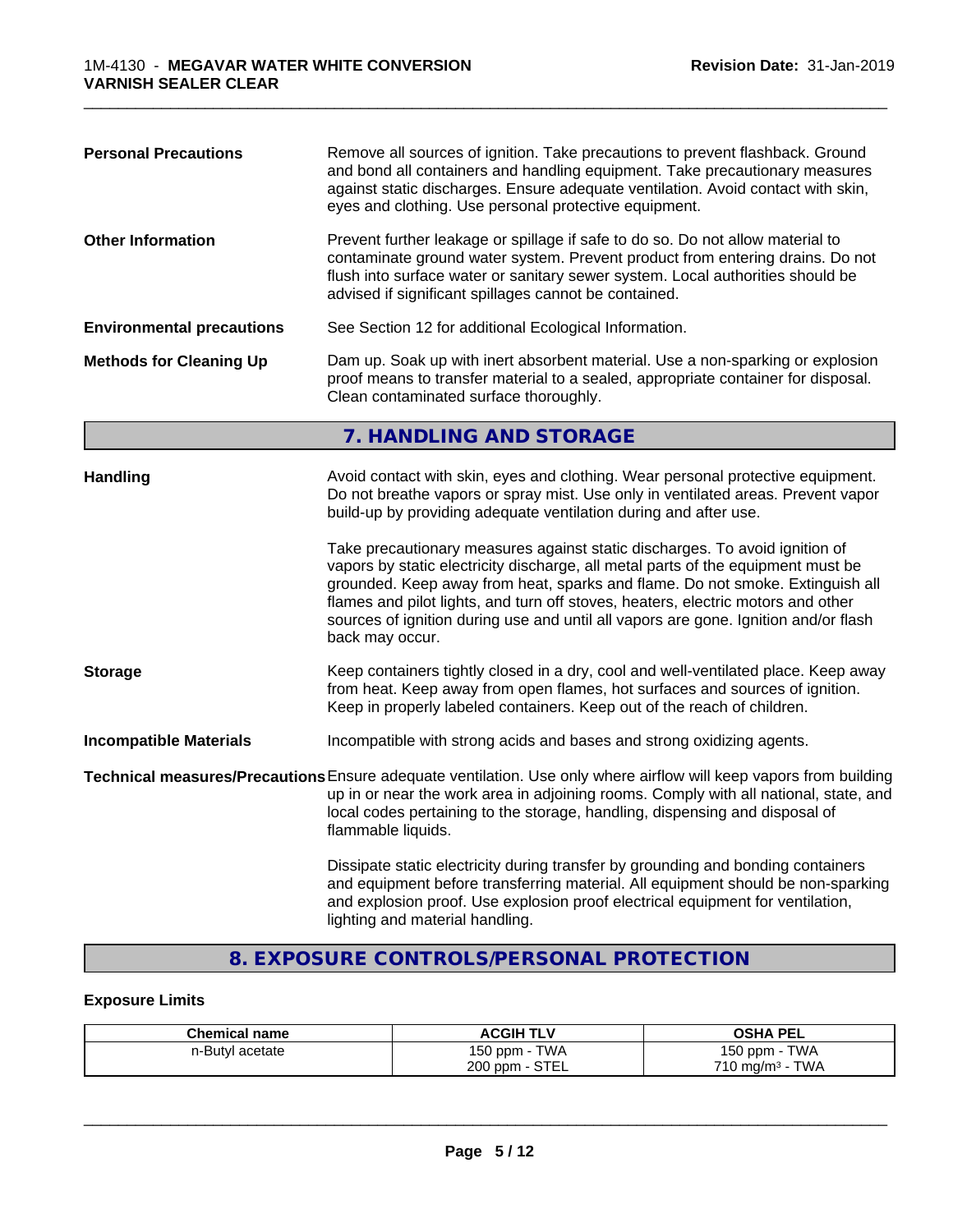#### 1M-4130 - **MEGAVAR WATER WHITE CONVERSION VARNISH SEALER CLEAR**

| Ethanol           | STEL: 1000 ppm | 1000 ppm - TWA               |
|-------------------|----------------|------------------------------|
|                   |                | 1900 mg/m $3$ - TWA          |
| Acetone           | 250 ppm - TWA  | 1000 ppm - TWA               |
|                   | 500 ppm - STEL | 2400 mg/m <sup>3</sup> - TWA |
| Isobutyl alcohol  | 50 ppm - TWA   | 100 ppm - TWA                |
|                   |                | $300 \text{ mg/m}^3$ - TWA   |
| Isopropyl alcohol | 200 ppm - TWA  | 400 ppm - TWA                |
|                   | 400 ppm - STEL | 980 mg/m $3$ - TWA           |
| Toluene           | 20 ppm - TWA   | 200 ppm - TWA                |
|                   |                | 300 ppm - Ceiling            |
| Octane            | 300 ppm - TWA  | 500 ppm - TWA                |
|                   |                | 2350 mg/m <sup>3</sup> - TWA |
| Heptane           | 400 ppm - TWA  | 500 ppm - TWA                |
|                   | 500 ppm - STEL | 2000 mg/m <sup>3</sup> - TWA |
| Ethyl benzene     | 20 ppm - TWA   | 100 ppm - TWA                |
|                   |                | 435 mg/m <sup>3</sup> - TWA  |

\_\_\_\_\_\_\_\_\_\_\_\_\_\_\_\_\_\_\_\_\_\_\_\_\_\_\_\_\_\_\_\_\_\_\_\_\_\_\_\_\_\_\_\_\_\_\_\_\_\_\_\_\_\_\_\_\_\_\_\_\_\_\_\_\_\_\_\_\_\_\_\_\_\_\_\_\_\_\_\_\_\_\_\_\_\_\_\_\_\_\_\_\_

#### **Legend**

ACGIH - American Conference of Governmental Industrial Hygienists Exposure Limits OSHA - Occupational Safety & Health Administration Exposure Limits N/E - Not Established

#### **Appropriate engineering controls**

| <b>Engineering Measures</b>          | Ensure adequate ventilation, especially in confined areas.                                                                                                                                                                                                                                                                                                          |  |
|--------------------------------------|---------------------------------------------------------------------------------------------------------------------------------------------------------------------------------------------------------------------------------------------------------------------------------------------------------------------------------------------------------------------|--|
| <b>Personal Protective Equipment</b> |                                                                                                                                                                                                                                                                                                                                                                     |  |
| <b>Eye/Face Protection</b>           | Safety glasses with side-shields. If splashes are likely to occur, wear:. Tightly<br>fitting safety goggles.                                                                                                                                                                                                                                                        |  |
| <b>Skin Protection</b>               | Long sleeved clothing. Protective gloves.                                                                                                                                                                                                                                                                                                                           |  |
| <b>Respiratory Protection</b>        | Use only with adequate ventilation. In operations where exposure limits are<br>exceeded, use a NIOSH approved respirator that has been selected by a<br>technically qualified person for the specific work conditions. When spraying the<br>product or applying in confined areas, wear a NIOSH approved respirator<br>specified for paint spray or organic vapors. |  |
| <b>Hygiene Measures</b>              | Avoid contact with skin, eyes and clothing. Remove and wash contaminated<br>clothing before re-use. Wash thoroughly after handling.                                                                                                                                                                                                                                 |  |

# **9. PHYSICAL AND CHEMICAL PROPERTIES**

| Appearance                  | liquid                   |
|-----------------------------|--------------------------|
| Odor                        | solvent                  |
| <b>Odor Threshold</b>       | No information available |
| Density (Ibs/gal)           | 7.65 - 7.75              |
| <b>Specific Gravity</b>     | $0.92 - 0.94$            |
| рH                          | No information available |
| <b>Viscosity (cps)</b>      | No information available |
| Solubility(ies)             | No information available |
| <b>Water solubility</b>     | No information available |
| <b>Evaporation Rate</b>     | No information available |
| Vapor pressure @20 °C (kPa) | No information available |
| Vapor density               | No information available |
| Wt. % Solids                | $35 - 45$                |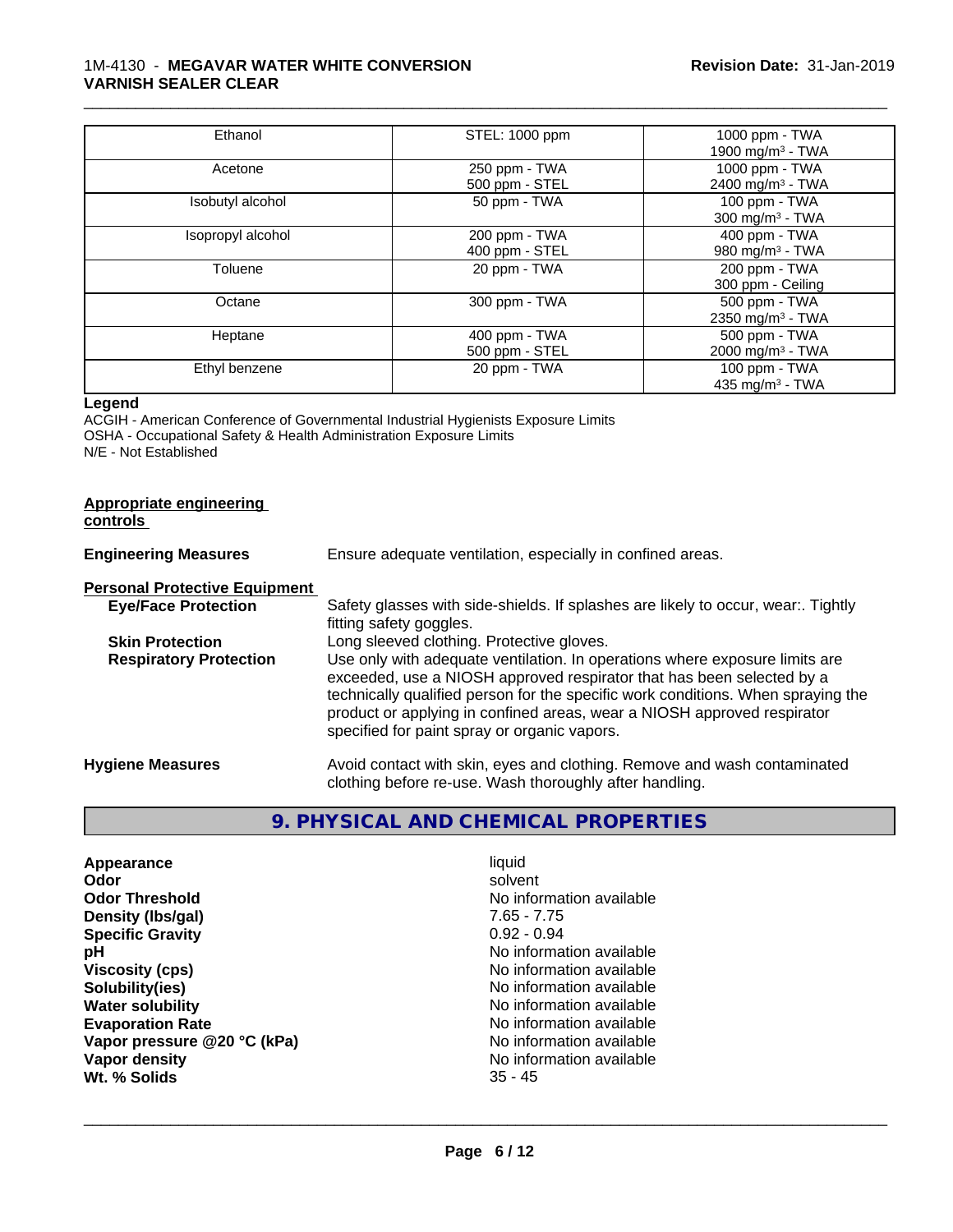| $25 - 35$                |
|--------------------------|
| $55 - 65$                |
| $65 - 75$                |
| < 680                    |
| 136                      |
| 58                       |
| No information available |
| No information available |
| 35.0                     |
| 1.7                      |
| <b>PMCC</b>              |
| Not applicable           |
| No information available |
| No information available |
| No information available |
| No information available |
| No information available |
| No information available |
| No information available |
|                          |

\_\_\_\_\_\_\_\_\_\_\_\_\_\_\_\_\_\_\_\_\_\_\_\_\_\_\_\_\_\_\_\_\_\_\_\_\_\_\_\_\_\_\_\_\_\_\_\_\_\_\_\_\_\_\_\_\_\_\_\_\_\_\_\_\_\_\_\_\_\_\_\_\_\_\_\_\_\_\_\_\_\_\_\_\_\_\_\_\_\_\_\_\_

#### **10. STABILITY AND REACTIVITY**

| <b>Reactivity</b>                         | No data available                                                                                                         |
|-------------------------------------------|---------------------------------------------------------------------------------------------------------------------------|
| <b>Chemical Stability</b>                 | Stable under normal conditions. Hazardous polymerisation<br>does not occur.                                               |
| <b>Conditions to avoid</b>                | Keep away from open flames, hot surfaces, static<br>electricity and sources of ignition. Sparks. Elevated<br>temperature. |
| <b>Incompatible Materials</b>             | Incompatible with strong acids and bases and strong<br>oxidizing agents.                                                  |
| <b>Hazardous Decomposition Products</b>   | Thermal decomposition can lead to release of irritating<br>gases and vapors.                                              |
| <b>Possibility of hazardous reactions</b> | None under normal conditions of use.                                                                                      |

**11. TOXICOLOGICAL INFORMATION**

**Product Information**

#### **Information on likely routes of exposure**

**Principal Routes of Exposure** Eye contact, skin contact and inhalation.

**Acute Toxicity** 

**Product Information** Repeated or prolonged exposure to organic solvents may lead to permanent brain and nervous system damage. Intentional misuse by deliberately concentrating and inhaling vapors may be harmful or fatal.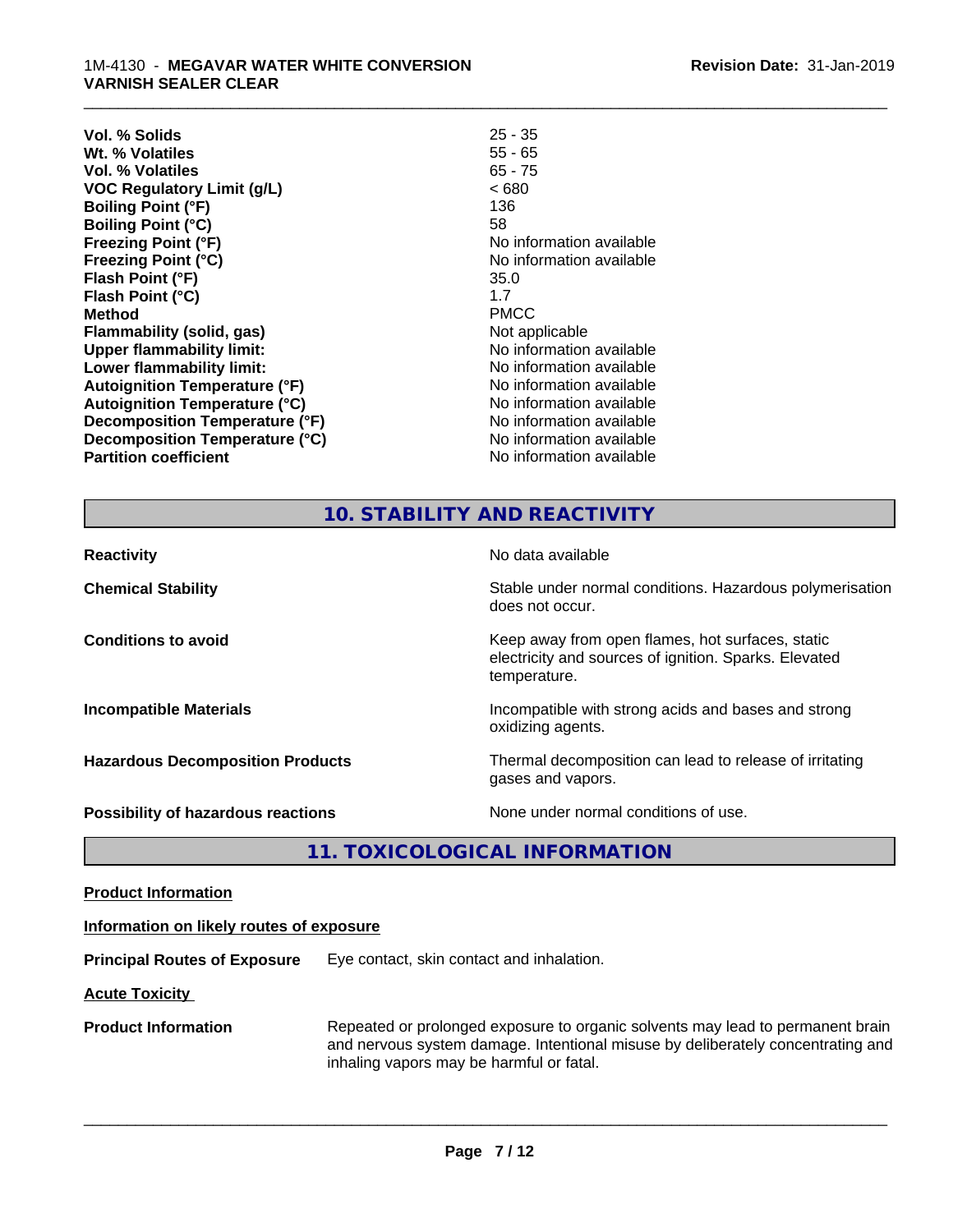#### **<u>Symptoms related to the physical, chemical and toxicological characteristics</u>**

| <b>Symptoms</b>                 | No information available                                                                                                                                                                                                                                      |
|---------------------------------|---------------------------------------------------------------------------------------------------------------------------------------------------------------------------------------------------------------------------------------------------------------|
|                                 | Delayed and immediate effects as well as chronic effects from short and long-term exposure                                                                                                                                                                    |
| Eye contact                     | Severely irritating to eyes. May cause burns. Risk of serious damage to eyes.                                                                                                                                                                                 |
| <b>Skin contact</b>             | May cause skin irritation and/or dermatitis. Prolonged skin contact may defat the<br>skin and produce dermatitis.                                                                                                                                             |
| Ingestion                       | Harmful if swallowed. Ingestion may cause irritation to mucous membranes. Small<br>amounts of this product aspirated into the respiratory system during ingestion or<br>vomiting may cause mild to severe pulmonary injury, possibly progressing to<br>death. |
| <b>Inhalation</b>               | Harmful by inhalation. High vapor / aerosol concentrations are irritating to the<br>eyes, nose, throat and lungs and may cause headaches, dizziness, drowsiness,<br>unconsciousness, and other central nervous system effects.                                |
| <b>Sensitization</b>            | No information available                                                                                                                                                                                                                                      |
| <b>Neurological Effects</b>     | No information available.                                                                                                                                                                                                                                     |
| <b>Mutagenic Effects</b>        | No information available.                                                                                                                                                                                                                                     |
| <b>Reproductive Effects</b>     | Possible risk of impaired fertility. Possible risk of harm to the unborn child.                                                                                                                                                                               |
| <b>Developmental Effects</b>    | No information available.                                                                                                                                                                                                                                     |
| <b>Target organ effects</b>     | No information available.                                                                                                                                                                                                                                     |
| <b>STOT - repeated exposure</b> | Causes damage to organs through prolonged or repeated exposure if inhaled.<br>May cause disorder and damage to the. liver. kidney. spleen. blood. Central<br>nervous system.                                                                                  |
| <b>STOT - single exposure</b>   | May cause disorder and damage to the. Respiratory system. Central nervous<br>system.                                                                                                                                                                          |
| Other adverse effects           | No information available.                                                                                                                                                                                                                                     |
| <b>Aspiration Hazard</b>        | May be harmful if swallowed and enters airways. Small amounts of this product<br>aspirated into the respiratory system during ingestion or vomiting may cause mild<br>to severe pulmonary injury, possibly progressing to death.                              |

#### **Numerical measures of toxicity**

**The following values are calculated based on chapter 3.1 of the GHS document**

| ATEmix (oral)                        | 9923 mg/kg  |
|--------------------------------------|-------------|
| <b>ATEmix (dermal)</b>               | 11436 mg/kg |
| <b>ATEmix (inhalation-dust/mist)</b> | 112.1 ma/L  |
| <b>ATEmix (inhalation-vapor)</b>     | 35.1 mg/L   |

#### **Component Information**

| Chemical name                | Oral LD50             | Dermal LD50              | Inhalation LC50                       |
|------------------------------|-----------------------|--------------------------|---------------------------------------|
| n-Butyl acetate<br>123-86-4  | $= 10768$ mg/kg (Rat) | $> 17600$ mg/kg (Rabbit) |                                       |
| Ethanol<br>64-17-5           | $= 7060$ mg/kg (Rat)  |                          | $= 124.7$ mg/L (Rat) 4 h              |
| VM&P naphtha<br>64742-89-8   | -                     | $=$ 3000 mg/kg (Rabbit)  |                                       |
| Acetone<br>67-64-1           | $=$ 5800 mg/kg (Rat)  | $\overline{\phantom{a}}$ | $=$ 50100 mg/m <sup>3</sup> (Rat) 8 h |
| Isobutyl alcohol<br>78-83-1  | $= 2460$ mg/kg (Rat)  | $=$ 3400 mg/kg (Rabbit)  | $> 6.5$ mg/L (Rat) 4 h                |
| Isopropyl alcohol<br>67-63-0 | $= 1870$ mg/kg (Rat)  | $= 4059$ mg/kg (Rabbit)  | $= 72600$ mg/m <sup>3</sup> (Rat) 4 h |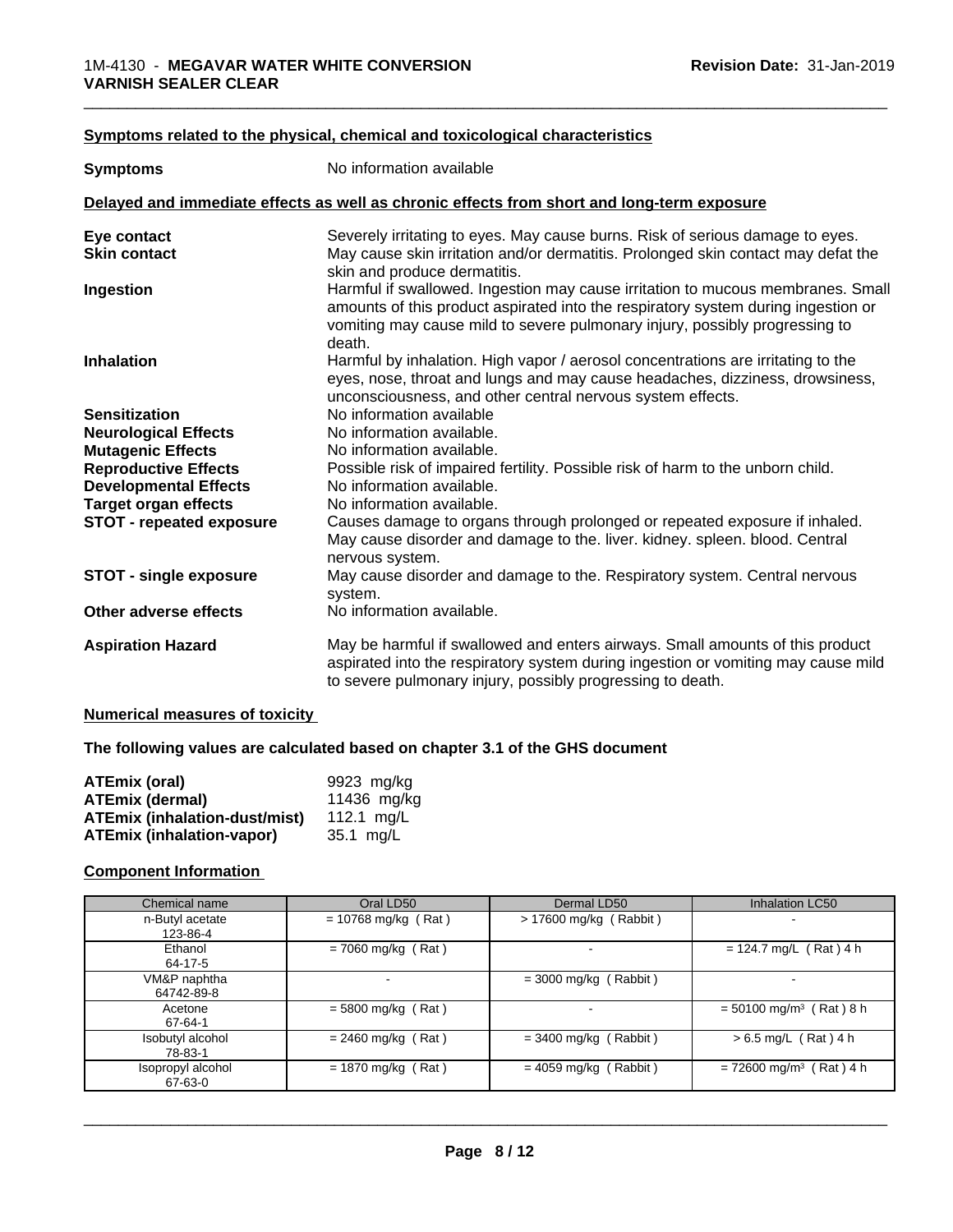#### 1M-4130 - **MEGAVAR WATER WHITE CONVERSION VARNISH SEALER CLEAR**

| Toluene<br>108-88-3             | $= 2600$ mg/kg (Rat)     | $= 12000$ mg/kg (Rabbit) | $= 12.5$ mg/L (Rat) 4 h                                         |
|---------------------------------|--------------------------|--------------------------|-----------------------------------------------------------------|
| cellulose, nitrate<br>9004-70-0 | 5 g/kg (Rat)             |                          |                                                                 |
| Octane<br>111-65-9              | $\overline{\phantom{a}}$ |                          | $(Rat)$ 4 h = 25260 ppm<br>$= 118$ g/m <sup>3</sup><br>(Rat)4 h |
| Heptane<br>142-82-5             |                          | $=$ 3000 mg/kg (Rabbit)  | $= 103$ g/m <sup>3</sup> (Rat) 4 h                              |
| Ethyl benzene<br>100-41-4       | $=$ 3500 mg/kg (Rat)     | $= 15400$ mg/kg (Rabbit) | $= 17.2$ mg/L (Rat) 4 h                                         |

n-Butyl acetate 123-86-4 ( 15 - 20 )

Component Sensitization

\_\_\_\_\_\_\_\_\_\_\_\_\_\_\_\_\_\_\_\_\_\_\_\_\_\_\_\_\_\_\_\_\_\_\_\_\_\_\_\_\_\_\_\_\_\_\_\_\_\_\_\_\_\_\_\_\_\_\_\_\_\_\_\_\_\_\_\_\_\_\_\_\_\_\_\_\_\_\_\_\_\_\_\_\_\_\_\_\_\_\_\_\_

non-sensitizing (guinea pig)

#### **Carcinogenicity**

*The information below indicateswhether each agency has listed any ingredient as a carcinogen:.*

| <b>Chemical name</b> | <b>IARC</b>               | <b>NTP</b> | OSHA   |
|----------------------|---------------------------|------------|--------|
|                      | .<br>2B<br>Possible Human |            | Listed |
| Ethyl<br>benzene     | Carcinogen                |            |        |

#### **Legend**

IARC - International Agency for Research on Cancer NTP - National Toxicity Program OSHA - Occupational Safety & Health Administration

**12. ECOLOGICAL INFORMATION**

#### **Ecotoxicity Effects**

The environmental impact of this product has not been fully investigated.

#### **Product Information**

#### **Acute Toxicity to Fish**

No information available

#### **Acute Toxicity to Aquatic Invertebrates**

No information available

#### **Acute Toxicity to Aquatic Plants**

No information available

#### **Persistence / Degradability**

No information available.

#### **Bioaccumulation**

There is no data for this product.

#### **Mobility in Environmental Media**

No information available.

#### **Ozone**

Not applicable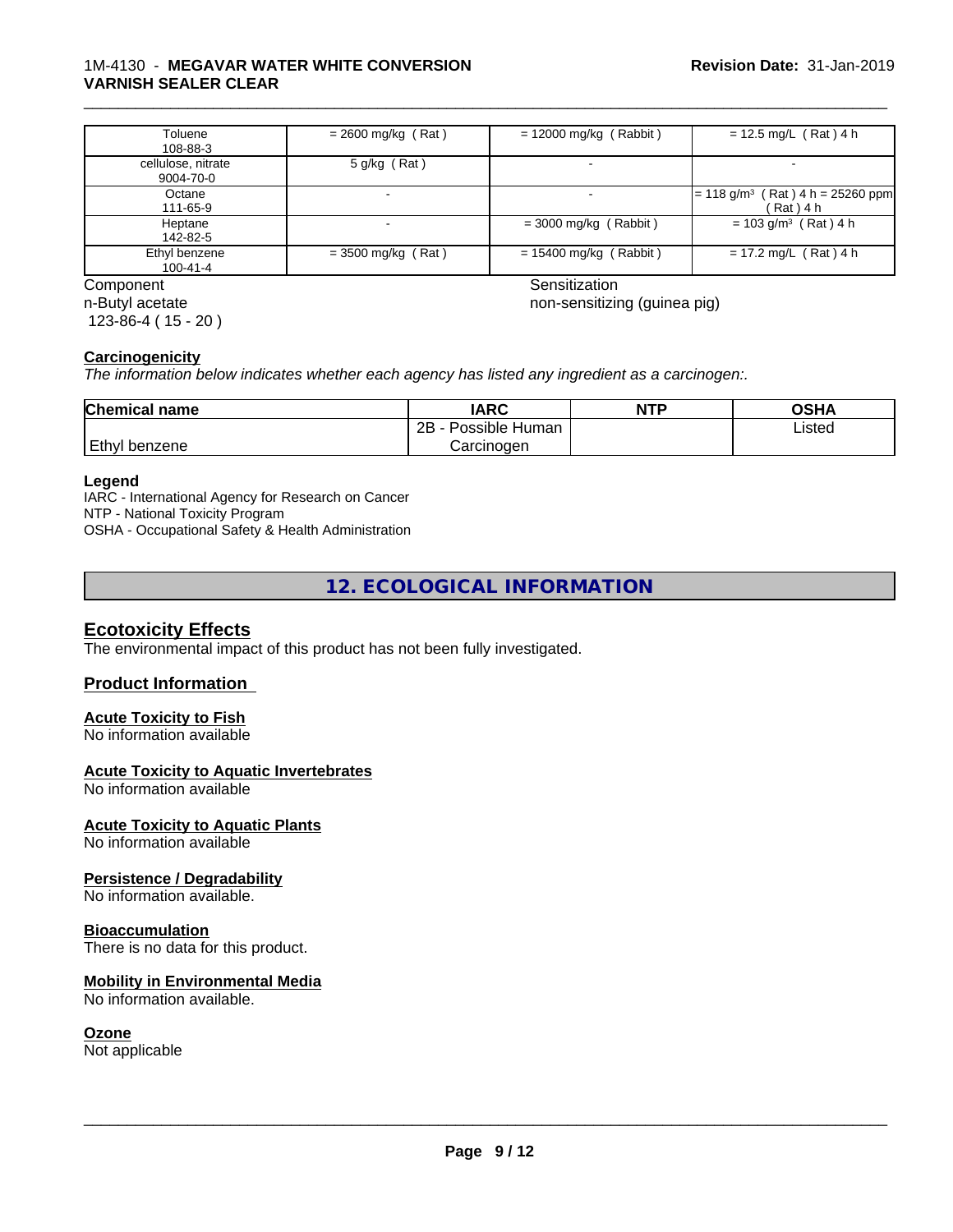#### **Component Information**

#### **Acute Toxicity to Fish**

n-Butyl acetate LC50: 18 mg/L (Fathead Minnow - 96 hr.) Acetone LC50: 8300 (Bluegill - 96 hr.) mg/L Ethyl benzene LC50: 12.1 mg/L (Fathead Minnow - 96 hr.)

#### **Acute Toxicity to Aquatic Invertebrates**

n-Butyl acetate EC50: 72.8 mg/L (Daphnia magna - 48 hr.) Acetone EC50: 12600 mg/L (Daphnia magna - 48 hr.) Ethyl benzene EC50: 1.8 mg/L (Daphnia magna - 48 hr.)

#### **Acute Toxicity to Aquatic Plants**

n-Butyl acetate EC50: 674.7 mg/L (Green algae (Scenedesmus subspicatus), 72 hrs.) Ethyl benzene EC50: 4.6 mg/L (Green algae (Scenedesmus subspicatus), 72 hrs.)

| <b>DOT</b><br><b>Proper Shipping Name</b> | <b>PAINT</b>                                                                                                                                                                                                              |
|-------------------------------------------|---------------------------------------------------------------------------------------------------------------------------------------------------------------------------------------------------------------------------|
|                                           | <b>14. TRANSPORT INFORMATION</b>                                                                                                                                                                                          |
| <b>Empty Container Warning</b>            | Emptied containers may retain product residue. Follow label warnings even after<br>container is emptied. Residual vapors may explode on ignition.                                                                         |
| <b>Waste Disposal Method</b>              | Dispose of in accordance with federal, state, and local regulations. Local<br>requirements may vary, consult your sanitation department or state-designated<br>environmental protection agency for more disposal options. |
|                                           | 13. DISPOSAL CONSIDERATIONS                                                                                                                                                                                               |

\_\_\_\_\_\_\_\_\_\_\_\_\_\_\_\_\_\_\_\_\_\_\_\_\_\_\_\_\_\_\_\_\_\_\_\_\_\_\_\_\_\_\_\_\_\_\_\_\_\_\_\_\_\_\_\_\_\_\_\_\_\_\_\_\_\_\_\_\_\_\_\_\_\_\_\_\_\_\_\_\_\_\_\_\_\_\_\_\_\_\_\_\_

| 1.1<br><b>Hazard class</b><br>UN-No.<br><b>Packing Group</b><br><b>Description</b> | .<br>3<br>UN1263<br>UN1263, PAINT, 3, II                                                       |  |
|------------------------------------------------------------------------------------|------------------------------------------------------------------------------------------------|--|
| <b>ICAO / IATA</b><br><b>IMDG / IMO</b>                                            | Contact the preparer for further information.<br>Contact the preparer for further information. |  |
|                                                                                    | 15. REGULATORY INFORMATION                                                                     |  |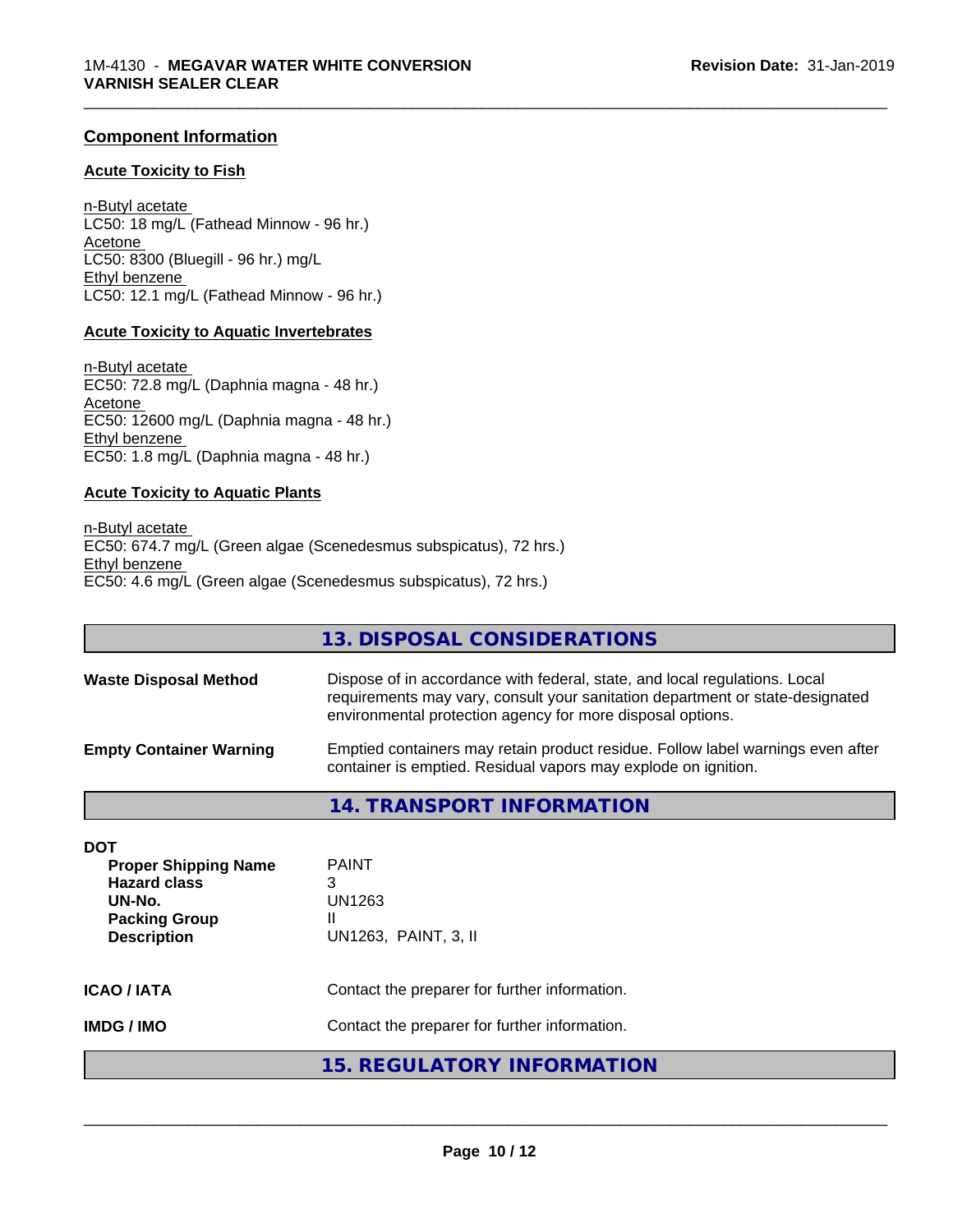#### **International Inventories**

| <b>TSCA: United States</b> | Yes - All components are listed or exempt. |
|----------------------------|--------------------------------------------|
| <b>DSL: Canada</b>         | Yes - All components are listed or exempt. |

## **Federal Regulations**

#### **SARA 311/312 hazardous categorization**

| Acute health hazard               | Yes |
|-----------------------------------|-----|
| Chronic Health Hazard             | Yes |
| Fire hazard                       | Yes |
| Sudden release of pressure hazard | Nο  |
| Reactive Hazard                   | N٥  |

#### **SARA 313**

Section 313 of Title III of the Superfund Amendments and Reauthorization Act of 1986 (SARA). This product contains a chemical or chemicals which are subject to the reporting requirements of the Act and Title 40 of the Code of Federal Regulations, Part 372:

| <b>Chemical name</b> | CAS No.  | Weight-%    | <b>CERCLA/SARA 313</b>     |
|----------------------|----------|-------------|----------------------------|
|                      |          |             | (de minimis concentration) |
| Isopropyl alcohol    | 67-63-0  | - 5         |                            |
| Toluene              | 108-88-3 | $1 - 5$     | 1.0                        |
| Ethyl benzene        | 100-41-4 | $0.1 - 0.5$ | 0.1                        |

\_\_\_\_\_\_\_\_\_\_\_\_\_\_\_\_\_\_\_\_\_\_\_\_\_\_\_\_\_\_\_\_\_\_\_\_\_\_\_\_\_\_\_\_\_\_\_\_\_\_\_\_\_\_\_\_\_\_\_\_\_\_\_\_\_\_\_\_\_\_\_\_\_\_\_\_\_\_\_\_\_\_\_\_\_\_\_\_\_\_\_\_\_

## **Clean Air Act,Section 112 Hazardous Air Pollutants (HAPs) (see 40 CFR 61)**

This product contains the following HAPs:

| <b>Chemical name</b> | <b>CAS No.</b> | Weight-%    | <b>Hazardous Air Pollutant</b> |
|----------------------|----------------|-------------|--------------------------------|
|                      |                |             | <u>(HAP)</u>                   |
| Toluene              | 108-88-3       | - 5         | ∟isted                         |
| Ethyl benzene        | 100-41-4       | $0.1 - 0.5$ | ∟isted                         |

#### **US State Regulations**

#### **California Proposition 65**

**A WARNING:** Cancer and Reproductive Harm– www.P65warnings.ca.gov

#### **State Right-to-Know**

| <b>Chemical name</b> | <b>Massachusetts</b> | <b>New Jersey</b> | Pennsylvania |
|----------------------|----------------------|-------------------|--------------|
| n-Butyl acetate      |                      |                   |              |
| Ethanol              |                      |                   |              |
| Acetone              |                      |                   |              |
| Isobutyl alcohol     |                      |                   |              |
| Isopropyl alcohol    |                      |                   |              |
| Toluene              |                      |                   |              |
| cellulose, nitrate   |                      |                   |              |